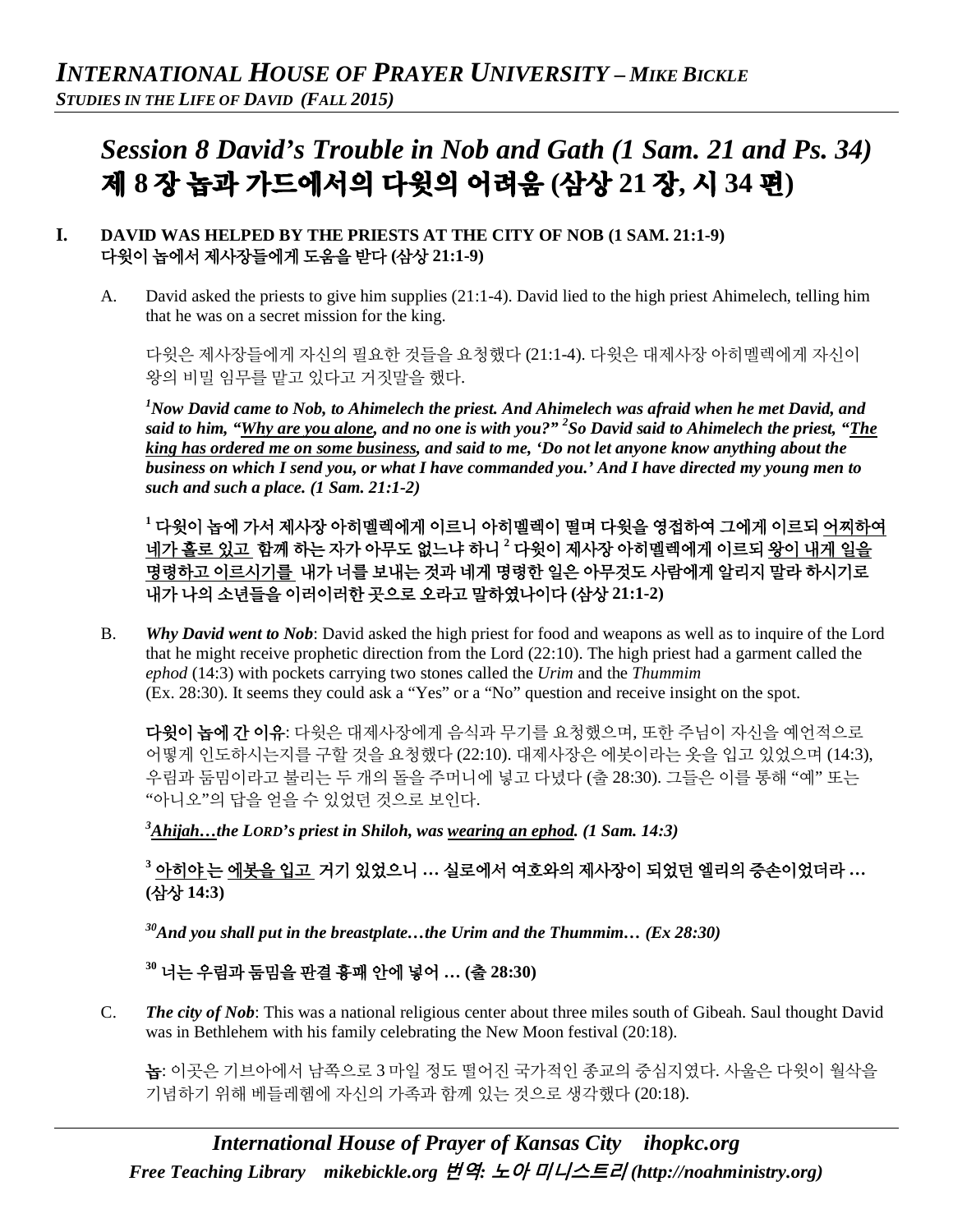D. *Why are you alone*: Ahimelech was unsettled seeing David alone. The king's son-in-law arriving without an escort seemed unusual when there were so many raiding bands of the Philistines. Saul's anger was well known. Perhaps Ahimelech was aware of the recent events at Ramah when Saul sent soldiers in pursuit of David (19:19-24). Ahimelech was not comfortable with David being there.

어찌하여 네가 홀로 있고: 아히멜렉은 다윗이 홀로 온 것을 보고 안절부절하지 못했다. 블레셋인들의 약탈이 성행하던 시기에, 왕의 사위가 아무런 병사들의 호위도 없이 온 것은 일반적이지 않은 일이었다. 사울의 분노는 잘 알려져 있는 바였다. 아마도 아히멜렉은 사울이 다윗을 찾기 위해 라마에 병사를 보냈던 일을 알고 있었을 것이다 (19:19-24). 아히멜렉은 다윗이 그곳에 온 것이 마음에 편치가 않았다.

E. *The king ordered me on business*: David told a lie about Saul sending him on a private mission.

왕이 내게 일을 명령하고: 다윗은 사울이 자신에게 개인적인 임무를 맡겼다고 거짓말을 했다.

F. David asked the priests for food (21:3-4). He had been in a field for three days and was hungry.

다윗은 제사장들에게 음식을 요청했다 (21:3-4). 그는 3 일 동안이나 들에 있었고 배가 고팠다.

*3 Now therefore, what have you on hand? Give me five loaves of bread in my hand, or whatever can be found." 4 And the priest answered David and said, "There is no common bread on hand; but there is holy bread, if the young men have at least kept themselves from women." (1 Sam. 21:3-4)*

**<sup>3</sup>** 이제 당신의 수중에 무엇이 있나이까 떡 다섯 덩이나 무엇이나 있는 대로 내 손에 주소서 하니 **<sup>4</sup>** 제사장이 다윗에게 대답하여 이르되 보통 떡은 내 수중에 없으나 거룩한 떡 은 있나니 그 소년들이 여자를 가까이만 하지 아니하였으면 주리라 하는지라 **(**삼상 **21:3-4)**

G. David assured Ahimelech that he and his men were ceremonially clean (21:5-6).

다윗은 자신과 자신의 소년들이 성결함을 확인해줬다 (21:5-6).

*5 Then David answered the priest, and said to him, "Truly, women have been kept from us about three days since I came out. And the vessels of the young men are holy, and the bread is in effect common, even though it was consecrated in the vessel this day." 6 So the priest gave him holy bread; for there was no bread there but the showbread which had been taken from before the LORD, in order to put hot bread in its place on the day when it was taken away. (1 Sam. 21:5-6)*

**<sup>5</sup>** 다윗이 제사장에게 대답하여 이르되 우리가 참으로 삼 일 동안이나 여자를 가까이 하지 아니하였나이다 내가 떠난 길이 보통 여행이라도 소년들의 그릇이 성결하겠거든 하물며 오늘 그들의 그릇이 성결하지 아니하겠나이까 하매 **<sup>6</sup>** 제사장이 그 거룩한 떡을 주었으니 거기는 진설병 곧 여호와 앞에서 물려 낸 떡밖에 없었음이라 이 떡은 더운 떡을 드리는 날에 물려 낸 것이더라 **(**삼상 **21:5-6)**

H. Jesus validated David eating this. When healing on the Sabbath, Jesus used this as an example of keeping the spirit of of the law when not keeping its exact letter in a literal way (Mt. 12:3-4).

예수님께서는 다윗이 이를 먹었다는 사실을 확인해주셨다. 예수님께서 안식일에 치유를 행하셨을 때, 그분은 율법의 문자적인 형태를 지키는 것이 아닌 율법의 정신을 지키는 것의 예로 다윗의 일을 들었다 (마 12:3-4).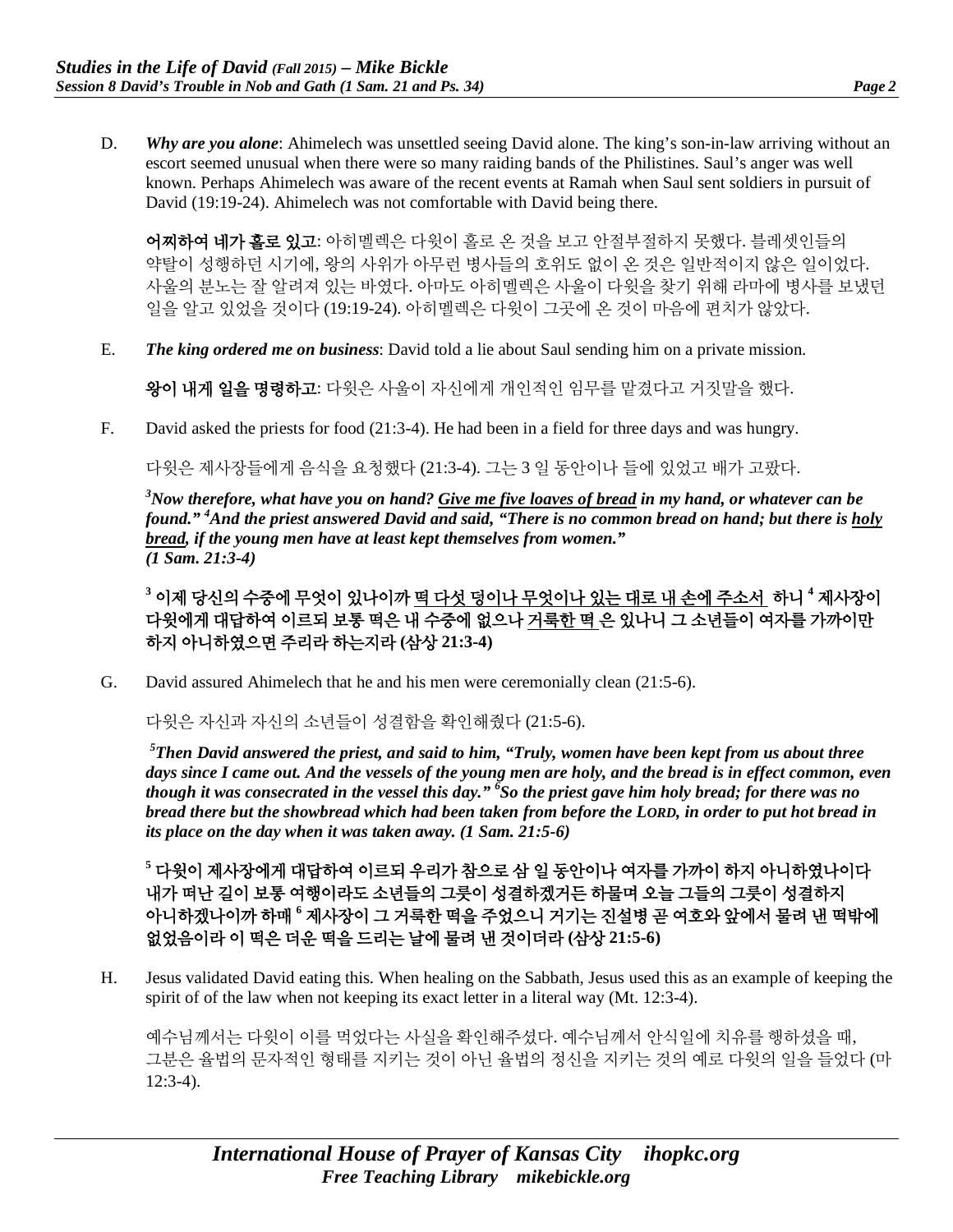### **II. DAVID ACQUIRED GOLIATH'S SWORD (21:7-9)** 다윗이 골리앗의 무기를 취하다 **(21:7-9)**

A. David acquired Goliath's sword (21:7-9). It was in the sanctuary at Nob as a memorial of defeating a powerful enemy. David put his trust in a sword that could not protect Goliath. Goliath said that day, "I come to you with my sword!" and David replied "…but I come in the name of the Lord!"

다윗은 골리앗의 무기를 취했다 (21:7-9). 이 무기는 강력한 적을 물리친 것을 기념하는 의미에서 놉의 성소에 있었다. 다윗은 지금 골리앗을 지킬 수 없었던 그 무기를 의지하고 있다. 골리앗은 그 날에 자신의 칼과 단창으로 다윗에게 나아갔고, 다윗은 만군의 여호와의 이름으로 나갔었다.

*7 Now a certain man of the servants of Saul was there that day, detained before the LORD. And his name was Doeg, an Edomite, the chief of the herdsmen who belonged to Saul. 8 And David said to Ahimelech, "Is there not here on hand a spear or a sword? For I have brought neither my sword nor my weapons with me, because the king's business required haste." <sup>9</sup> So the priest said, "The sword of Goliath the Philistine, whom you killed in the Valley of Elah, there it is, wrapped in a cloth behind the ephod. If you will take that, take it. For there is no other except that one here." And David said, "There is none like it; give it to me." (1 Sam. 21:7-9)*

**<sup>7</sup>** 그 날에 사울의 신하 한 사람이 여호와 앞에 머물러 있었는데 그는 도엑이라 이름하는 에돔 사람이요 사울의 목자장이었더라 **<sup>8</sup>** 다윗이 아히멜렉에게 이르되 여기 당신의 수중에 창이나 칼이 없나이까 왕의 일이 급하므로 내가 내 칼과 무기를 가지지 못하였나이다 하니 **<sup>9</sup>** 제사장이 이르되 네가 엘라 골짜기에서 죽인 블레셋 사람 골리앗의 칼 이 보자기에 싸여 에봇 뒤에 있으니 네가 그것을 가지려거든 가지라 여기는 그것밖에 다른 것이 없느니라 하는지라 다윗이 이르되 그같은 것이 또 없나니 내게 주소서 하더라 **(**삼상 **21:7-9)**

B. *Doeg, an Edomite*: Doeg was Saul's chief herdsman, over his livestock, mules, sheep, and the many herds that comprised Saul's great wealth. A chief herdsman would be a person of importance, as one of Saul's top officials over much of his personal wealth.

에돔인 도엑: 도엑은 사울의 재산인 가축과 노새, 양 등을 돌보던 목동들의 대장이었다. 목동의 대장은 사울의 개인적인 재산을 관리하는 최고 관리로서 중요한 인물이었다.

C. In Bible symbolism, an Edomite or Amalekites or Agagite spoke of the principle of flesh that was at enmity against God's purpose. The Edomites were hostile to Israel throughout the biblical history.

성경에서 나오는 상징에서 에돔인 또는 아말렉인, 또는 아각 사람은 하나님의 목적을 대적하는 육신의 원리를 의미한다. 에돔인들은 성경의 역사를 통해 이스라엘에게 적대적이었다.

D. David surely felt panic when he saw Doeg, knowing that he would go back and tell Saul (22:22). They both knew each other from working in the royal court in Saul's government.

다윗은 도엑을 봤을 때 그가 돌아가서 사울에게 말하게 될 것을 알고 분명히 공포에 빠졌을 것이다 (22:22). 그들은 사울의 궁정에서 함께 일하며 서로 얼굴을 알고 있었다.

E. David's lie resulted in the tragic massacre of the priests and their families in Nob (22:18-19). After Saul heard that David's location had been discovered in the city of Nob, Doeg told him the story of how the high priest gave David supplies.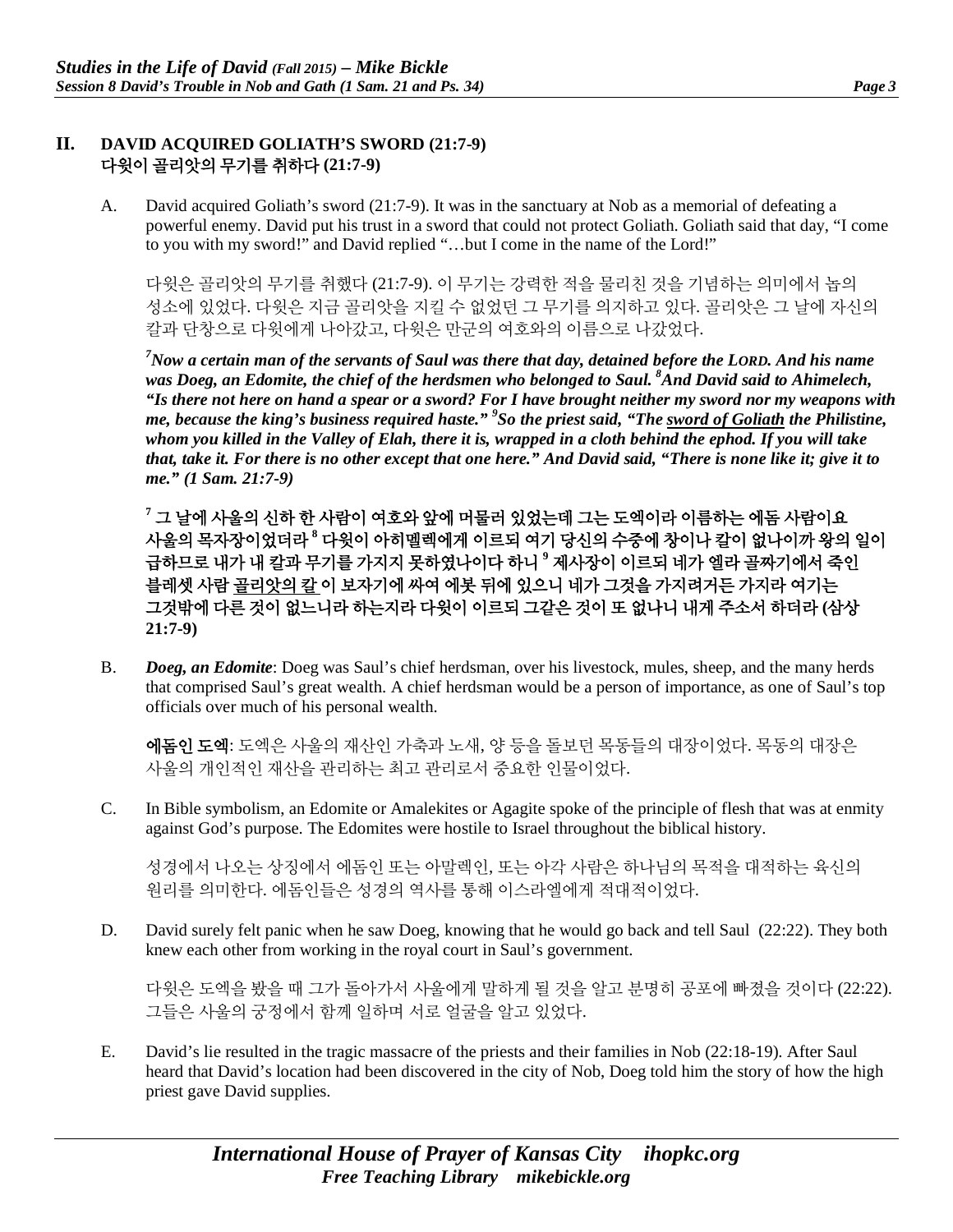다윗의 거짓말로 인해 놉에 있던 제사장들과 그들의 가족들은 비극적인 학살을 당하게 된다 (22:18-19). 사울이 다윗이 있었던 곳이 놉이었다는 것을 들은 후에, 도엑은 대제사장이 다윗에게 필요한 것들을 공급해준 사실을 말했다.

*6 When Saul heard that David and the men who were with him had been discovered…7 Saul said to his servants…8 All of you have conspired against me, and there is no one who reveals to me that my son has made a covenant with the son of Jesse…" 9 Then answered Doeg the Edomite… said, "I saw the son of Jesse going to Nob, to Ahimelech the son of Ahitub. (1 Sam. 22:6-9)*

**<sup>6</sup>** 사울이 다윗과 그와 함께 있는 사람들이 나타났다 함을 들으니라 **… <sup>7</sup>** 사울이 곁에 선 신하들에게 이르되 **… <sup>8</sup>** 너희가 다 공모하여 나를 대적하며 내 아들이 이새의 아들과 맹약하였으되 내게 고발하는 자가 하나도 없고 **… <sup>9</sup>** 그 때에 에돔 사람 도엑이 사울의 신하 중에 섰더니 대답하여 이르되 이새의 아들이 놉에 와서 아히둡의 아들 아히멜렉에게 이른 것을 내가 보았는데 **(**삼상 **21:6-9)**

F. Saul commissioned Doeg to killed 85 priests in the city of Nob for helping David (22:18-19). Abiathar, the only surviving son of Ahimelech, joined David and became the new high priest.

사울은 도엑을 보내 놉의 제사장들이 다윗을 도움 것으로 인해 그들 85 명을 죽일 것을 명했다 (22:18-19). 아히멜렉의 아들 중에 유일하게 살아남은 아비아달은 다윗의 편에 합류해서 새 대제사장이 되었다.

*18And the king said to Doeg, "You turn and kill the priests!" So Doeg the Edomite…struck the priests, and killed on that day eighty-five men who wore a linen ephod…20Now one of the sons of Ahimelech…named Abiathar, escaped and fled after David... 22David said to Abiathar, "I knew that day, when Doeg the Edomite was there, that he would surely tell Saul. I have caused the death of all the persons of your father's house. (1 Sam. 22:18-22)*

**<sup>18</sup>** 왕이 도엑에게 이르되 너는 돌아가서 제사장들을 죽이라 하매 에돔 사람 도엑이 돌아가서 제사장들을 쳐서 그 날에 세마포 에봇 입은 자 팔십오 명을 죽였고 **… <sup>20</sup>** 아히둡의 아들 아히멜렉의 아들 중 하나가 피하였으니 그의 이름은 아비아달 이라 그가 도망하여 다윗에게로 가서 **… <sup>22</sup>** 다윗이 아비아달에게 이르되 그 날에 에돔 사람 도엑이 거기 있기로 그가 반드시 사울에게 말할 줄 내가 알았노라 네 아버지 집의 모든 사람 죽은 것이 나의 탓이로다 **(**삼상 **22:18-22)**

G. Being led by fear was a new experience for David. To trust God while overcoming pressures is one thing, but to trust Him when the pressures do not go away quickly is another matter.

다윗에게 있어서, 두려움에 밀려다니는 일은 새로운 경험이었다. 어려움을 이겨내는 가운데 하나님을 신뢰하는 것과, 어려움이 빨리 사라지지 않을 때에 하나님을 신뢰하는 것은 전혀 다른 일이다.

H. David was learning to trust in God in really tough times, not just the good times. The Lord asks us if we can trust Him in the challenging times. God wants us to be reliable, or stable, and strong in our faith through all the seasons. The Lord was building stability and confidence into David's life.

다윗은 좋은 시절뿐만 아니라, 아주 어려운 시간 가운데에도 하나님을 신뢰하는 것을 배우고 있었다. 하나님께서는 우리에게 도전이 되고 어려운 때에도 그분을 신뢰할 수 있는지를 묻고 계신다. 하나님께서는 우리가 모든 시즌 가운데 믿을만하며, 안정적이고, 믿음을 굳건히 지켜나가기를 원하신다. 주님은 다윗의 삶 가운데 안정감과 확신을 세워나가고 계신다.

## **III. GATH: DAVID SOUGHT SAFETY BY GOING TO THE PHILISTINES (1 SAM. 21:10-15)**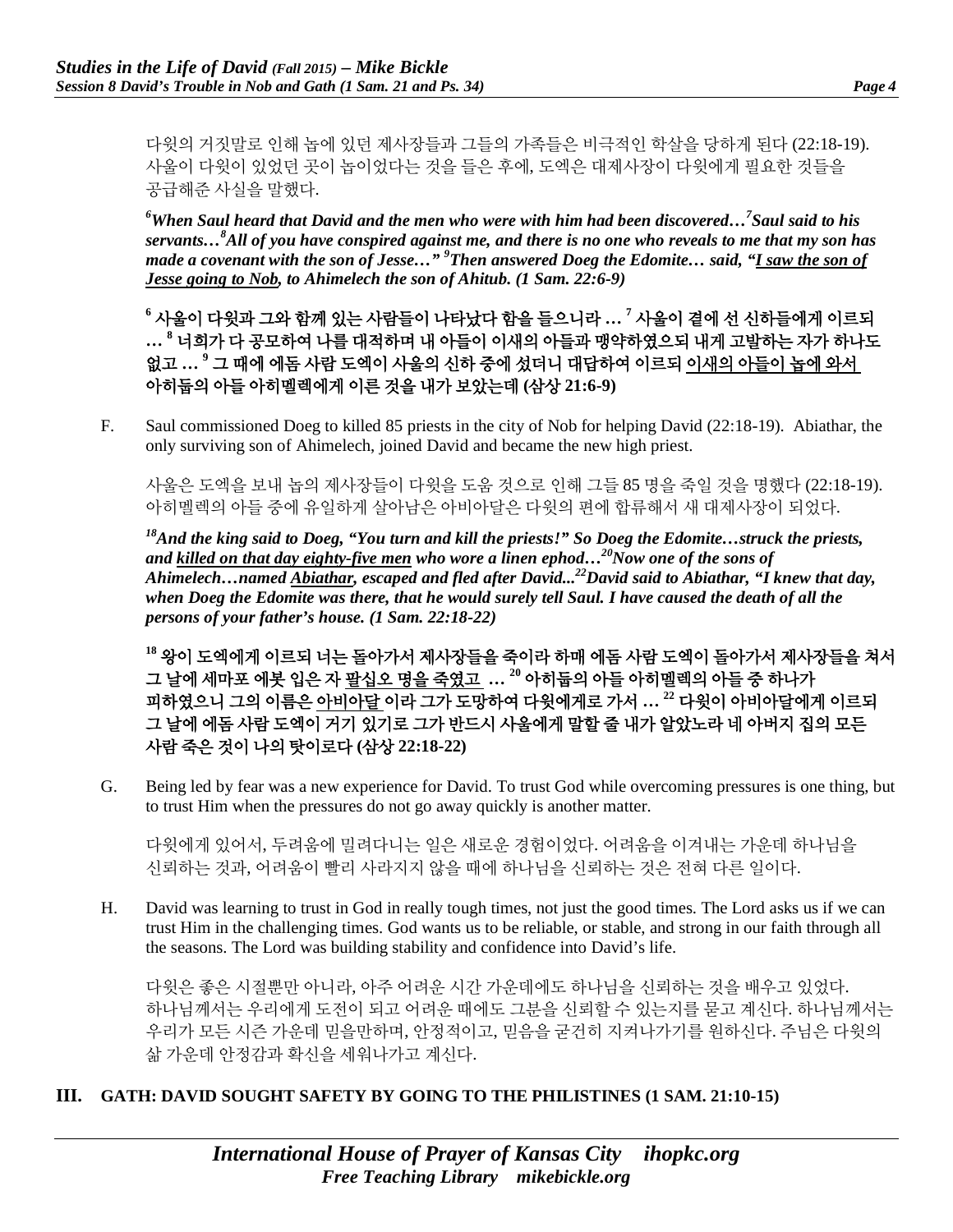## 가드**:** 다윗이 안전을 위해 블레셋으로 가다 **(**삼상 **21:10-15)**

A. In a panic, perhaps after seeing Doeg, David fled to Gath seeking to be safe from Saul (21:10-15). David's rationale was that Saul, a coward who was afraid of war, would never cross the national boundary line. The only thing greater than Saul's hatred of David was his fear of the Philistines. So in despair David went into the land of Israel's enemies, the Philistines, to escape Saul.

도엑을 본 후, 아마도 다윗은 두려움에 사로잡혀 사울로부터 안전한 곳에 있기 위해 가드로 도망갔다 (21:10-15). 다윗은 사울이 전쟁을 두려워하기 때문에 국경을 넘어서 자신을 쫓아오지 않을 것이라고 생각했다. 사울에게 있어서 다윗에 대한 미움보다 더 큰 유일한 한 가지는 블레셋에 대한 두려움이었다. 따라서 다윗은 절망 가운데 사울로부터 도망가기 위해 이스라엘의 대적의 땅인 블레셋으로 들어갔다.

*10Then David arose and fled that day from before Saul, and went to Achish the king of Gath. 11The servants of Achish said to him, "Is this not David the king of the land? Did they not sing of him to one another…saying: 'Saul has slain his thousands, and David his ten thousands'?" (1 Sam. 21:10-11)*

**<sup>10</sup>** 그 날에 다윗이 사울을 두려워하여 일어나 도망하여 가드 왕 아기스에게로 가니 **<sup>11</sup>** 아기스의 신하들이 아기스에게 말하되 이는 그 땅의 왕 다윗이 아니니이까 무리가 춤추며 이 사람의 일을 노래하여 이르되 사울이 죽인 자는 천천이요 다윗은 만만이로다 하지 아니하였나이까 한지라 **(**삼상 **21:10-11)**

B. *Gath*: There were five main Philistine cities to the west of Israel on the seacoast.

가드: 이스라엘의 서쪽으로 해변 쪽에는 블레셋의 주요 다섯 도시가 있었다.

C. Forsaking the land of Israel, he went armed with Goliath's sword hoping to establish an alliance with the Philistines, the long-time enemies of Israel. Nothing was more improbable than that David, the Lord's anointed who defeated Goliath, would be seeking refuge with the Philistines.

그는 이스라엘 땅을 포기하고, 골리앗의 무기로 무장하고 이스라엘의 오랜 대적이었던 블레셋의 도움을 얻고자 그 땅으로 갔다. 골리앗을 무너뜨린 하나님의 기름부음 받은 자인 다윗이 숨기 위해 블레셋으로 도망갔다는 사실은 사실 앞뒤가 맞지 않았다.

D. **Is this not David?**: They recognized him by face (21:11). David hoped to slip into their city without being recognized. The fearful, timid Christian conceals his colors, hoping he will not be recognized as a follower of the Lord Jesus.

그 땅의 왕 다윗이 아니니이까: 그들은 다윗을 알아보았다 (21:11). 다윗은 누군가가 자신을 알아보지 않고 도시로 들어가기를 원했다. 두려워하고 소심해진 그리스도인은 자신이 누구인지를 숨기고, 자신이 예수님을 따르는 자인 것이 들키지 않기를 바라게 된다.

1. Achish's attendants were aware of David's status as a folk hero celebrated with song.

아기스의 수행원은 다윗이 사람들이 노래를 부르며 칭송하는 자인 것을 알고 있었다.

2. He was immediately spotted and reported to Achish. His reputation throughout the countryside as Israel's leader filtered down among the Philistines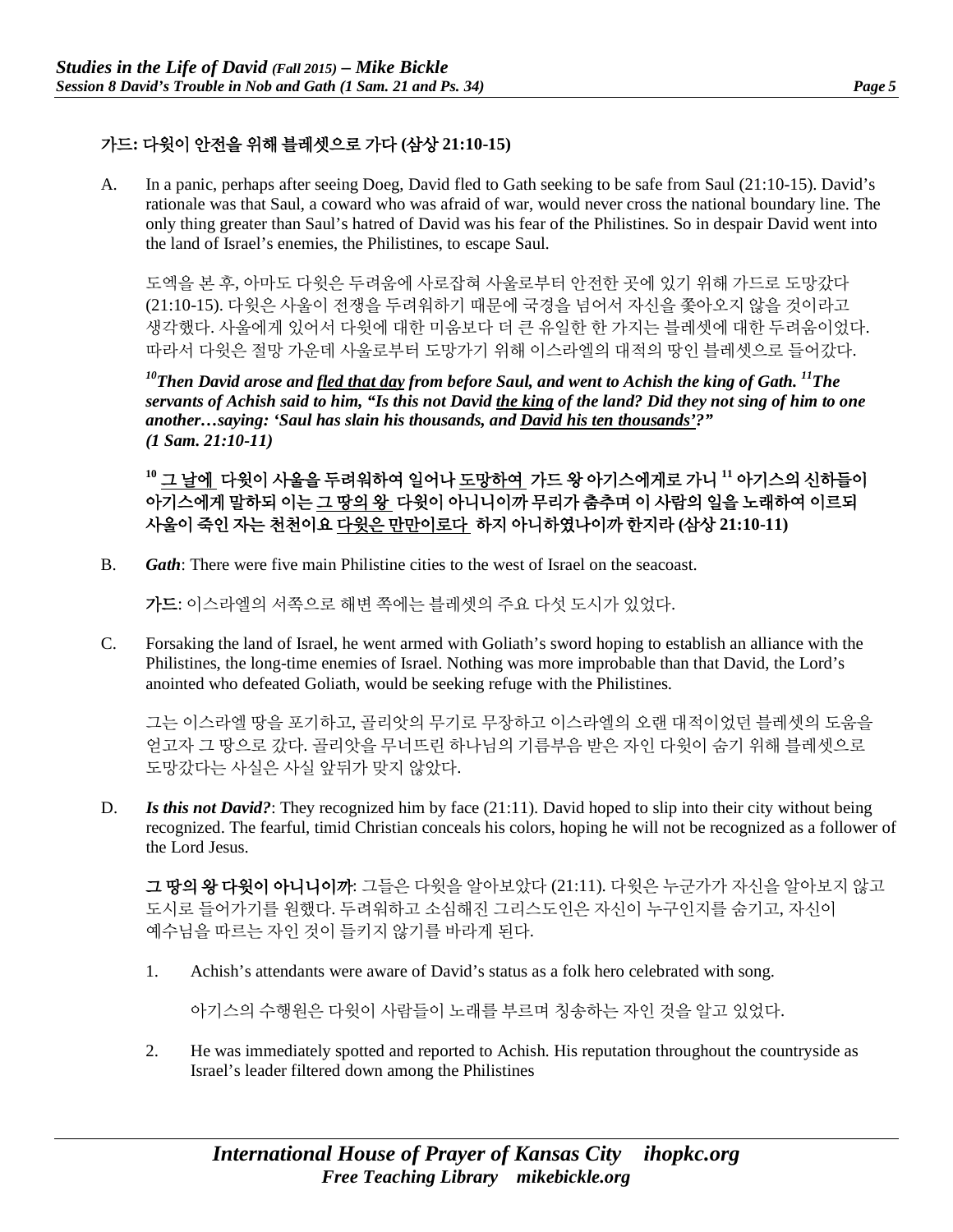그는 즉시 발견되었고 아기스에게 보고되었다. 이스라엘의 지도자로 변방에 알려진 그의 명성은 이미 블레셋에 잘 알려져 있었다.

3. David had been the chief nemesis of the Philistines for years after having killed Goliath (17:4) and having led various military excursions against the Philistines.

다윗은 그가 골리앗을 죽인 이후에 (17:4), 그리고 블레셋에 대한 여러 군사 원정으로 인해 블레셋의 원수가 되어 있었다.

E. Why didn't Achish kill David? Perhaps David relieved him of a powerful rival for his kingdom in cutting off the head of Goliath. He knew that David was not guilty of desertion from the military in Israel and so assumed that he had burned his bridge with Israel. Maybe he was a bigger trophy for them alive and acting insane than he was in being killed

아기스는 왜 다윗을 죽이지 않았는가? 아마도 그들에게는 골리앗의 머리를 베어버린 자신의 나라의 강력한 숙적이 없어졌다는 안도감을 주었을 것이다. 그는 다윗이 이스라엘의 군대에서 탈영한 죄를 범한 것이 아님을 알았었고, 따라서 그가 이스라엘과 인연을 끊어버린 것이라 생각했다. 아마도 그들은 다윗이 이렇게 와 있는 것이, 그를 죽이는 것보다 그가 살아있는 전리품으로서 더 큰 가치가 있다고 생각했을 것이다.

F. *David was very much afraid*: He feigned or faked madness before King Achish. David pretended insanity at Gath (21:14-15). They said, "Death is too good for him. Get rid of him! Don't let this madman come into my house. Get rid of him!"

다윗이 **…** 심히 두려워하여: 그는 아기스 왕 앞에서 미친 척을 했다. 다윗은 가드에서 미친 척을 했다 (21:14-15). 그들은 말했다, "그는 죽일 가치도 없다. 그를 내보내라! 이 미친 자가 내 집으로 들어오지 못하게 해라. 그를 내보내라!"

*12Now David took these words to heart, and was very much afraid of Achish the king of Gath. 13So he changed his behavior before them, pretended madness in their hands, scratched on the doors of the gate, and let his saliva fall down on his beard. 14Then Achish said to his servants, "Look, you see the man is insane. Why have you brought him to me? 15Have I need of madmen, that you have brought this fellow to play the madman in my presence? Shall this fellow come into my house?" (1 Sam. 21:12-15)*

**<sup>12</sup>** 다윗이 이 말을 그의 마음에 두고 가드 왕 아기스를 심히 두려워하여 **<sup>13</sup>** 그들 앞에서 그의 행동을 변하여 미친 체하고 대문짝에 그적거리며 침을 수염에 흘리매 **<sup>14</sup>** 아기스가 그의 신하에게 이르되 너희도 보거니와 이 사람이 미치광이로다 어찌하여 그를 내게로 데려왔느냐 **<sup>15</sup>** 내게 미치광이가 부족하여서 너희가 이 자를 데려다가 내 앞에서 미친 짓을 하게 하느냐 이 자가 어찌 내 집에 들어오겠느냐 하니라 **(**삼상 **21:12- 15)**

G. Launching into a tirade against David, Achish questioned why they allowed him into the royal palace.

아기스 왕은 다윗에 대한 장황한 연설을 하며, 왜 그를 궁정에 들어오게 했냐고 묻고 있다.

#### **IV. PSALM 34: DAVID'S VICTORY OVER FEAR AFTER HIS TROUBLE IN NOB AND GATH**  시 **34** 편**:** 놉과 가드에서의 어려움 후**,** 다윗이 두려움을 극복하다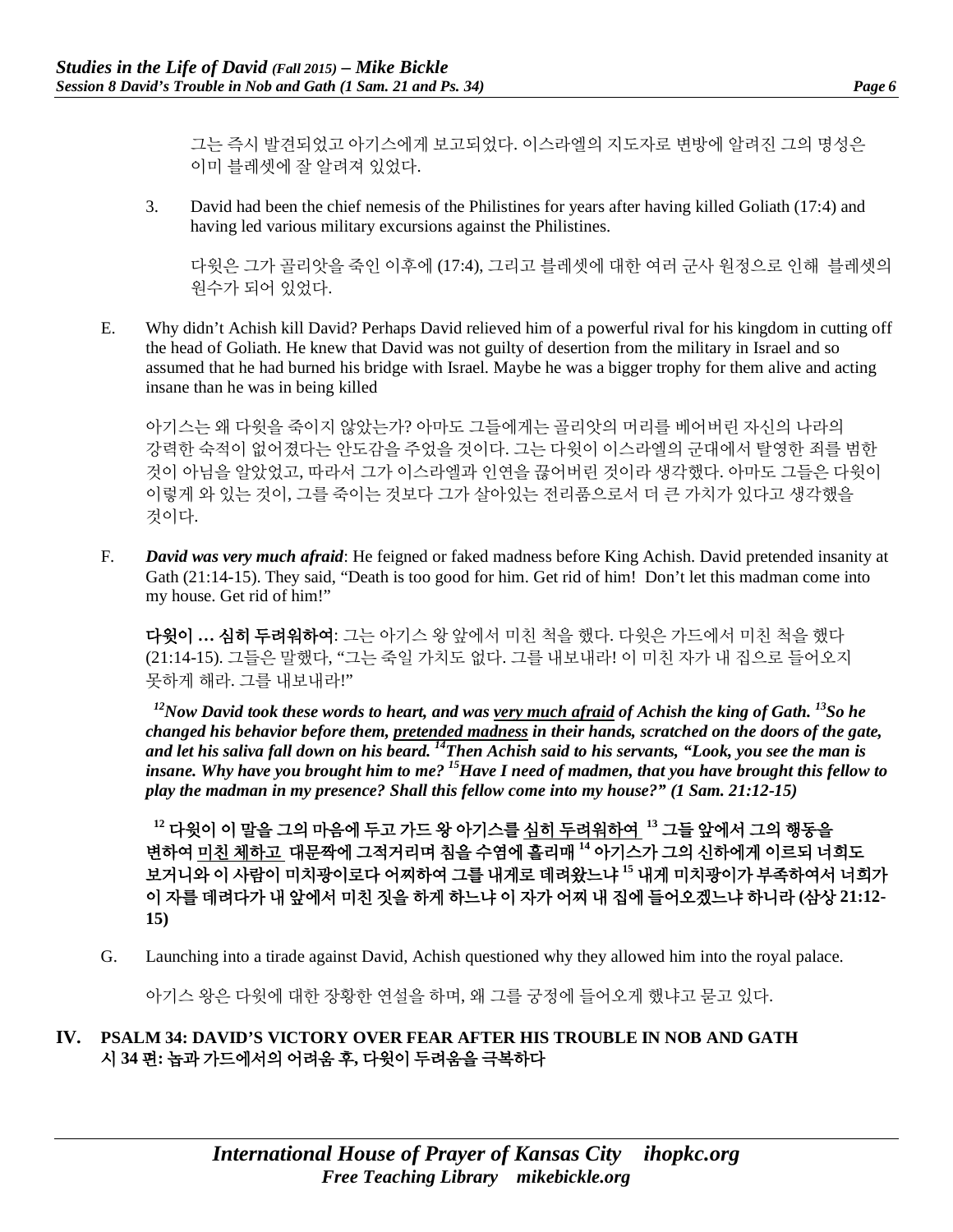- 
- A. The superscription to Psalm 34 says it was written when David pretended madness before Achish. Abimelech was probably his royal name and Achish his family name. Some kings had many names.

시 34편의 부제는 다윗이 아비멜렉 앞에서 미친 체하다가 쫓겨나서 지은 시라고 되어 있다. 아비멜렉은 아마도 그의 왕의 호칭이었을 것이고, 아기스는 가족 안에서 주어진 이름이었을 것이다. 어떤 왕은 이름을 여러 개를 가지고 있었다.

B. In this Psalm we can see how David felt and acted in getting victory over his fears. Psalm 34 could be called "David facing his fears and finding the Lord." David had unusual confidence in the mercy of the Lord. That is what made David a worshipper. One of the defining qualities in David's life was his confidence in God's mercy, so he could come back time after time after failing.

이 시편에서 우리는 다윗이 느꼈던 감정과 그가 자신의 두려움을 어떻게 극복했는지를 볼 수 있다. 시 34편에는 "다윗이 자신의 두려움을 직면하고, 주님을 발견하다"라는 이름을 붙일 수 있을 것이다. 다윗은 하나님의 자비하심에 대한 보기 드문 확신을 가지고 있었다. 이는 다윗을 예배자로 만든 원동력이기도 하다. 다윗의 삶을 정의할 수 있는 성격 중의 하나는 하나님의 자비하심에 대한 확신이라고 말할 수 있으며, 이로 인해 그는 수 많은 실패의 연속 이후에도 하나님께로 돌아올 수 있었다.

C. David's commitment to bless God continually instead of giving into fear, complaint, condemnation (34:1-3): He intentionally renewed his mind and confessed the truth of God's promises and power.

다윗은 두려움에 빠지거나 불평, 정죄하기보다, 하나님을 항상, 계속해서 찬양하기로 결정했다 (34:1-3). 그는 의도적으로 자신의 마음을 새롭게 다짐했으며, 하나님의 약속과 권능에 대한 진리를 고백했다.

*1 I will bless the LORD at all times; His praise shall continually be in my mouth…3 Oh, magnify the LORD with me, and let us exalt His name together. (Ps. 34:1-3)*

**<sup>1</sup>** 내가 여호와를 항상 송축함이여 내 입술로 항상 주를 찬양하리이다 **… 3** 나와 함께 여호와를 광대하시다 하며 함께 그의 이름을 높이세 **(**시 **34:1-3)**

D. David told *what he did* and *what God did*. David sought, cried out to, and feared the Lord (34:4-7)

다윗은 자신이 행한 일과 하나님께서 행하신 일을 말했다. 다윗은 하나님을 구했고, 부르짖었고, 그분을 경외했다 (34:4-7).

*4 I sought the LORD, and He heard me, and delivered me from all my fears…6 This poor man cried out, and the LORD heard him, and saved him out of all his troubles. <sup>7</sup> The angel of the LORD encamps all around those who fear Him, and delivers them. (Ps 34:4–7)*

**<sup>4</sup>** 내가 여호와께 간구하매 내게 응답하시고 내 모든 두려움에서 나를 건지셨도다 **… <sup>6</sup>** 이 곤고한 자가 부르짖으매 여호와께서 들으시고 그의 모든 환난에서 구원하셨도다 **<sup>7</sup>** 여호와의 천사가 주를 경외하는 자를 둘러 진 치고 그들을 건지시는도다 **(**시 **34:4-7)**

E. David told us what he taught the "children"—his curriculum in teaching the fear of God (34:11-14).

다윗은 자신이 자녀들에게 가르친 것을 우리에게 가르쳤다. 이는 하나님을 경외하고 두려워하는 것에 대한 가르침이다 (34:11-14).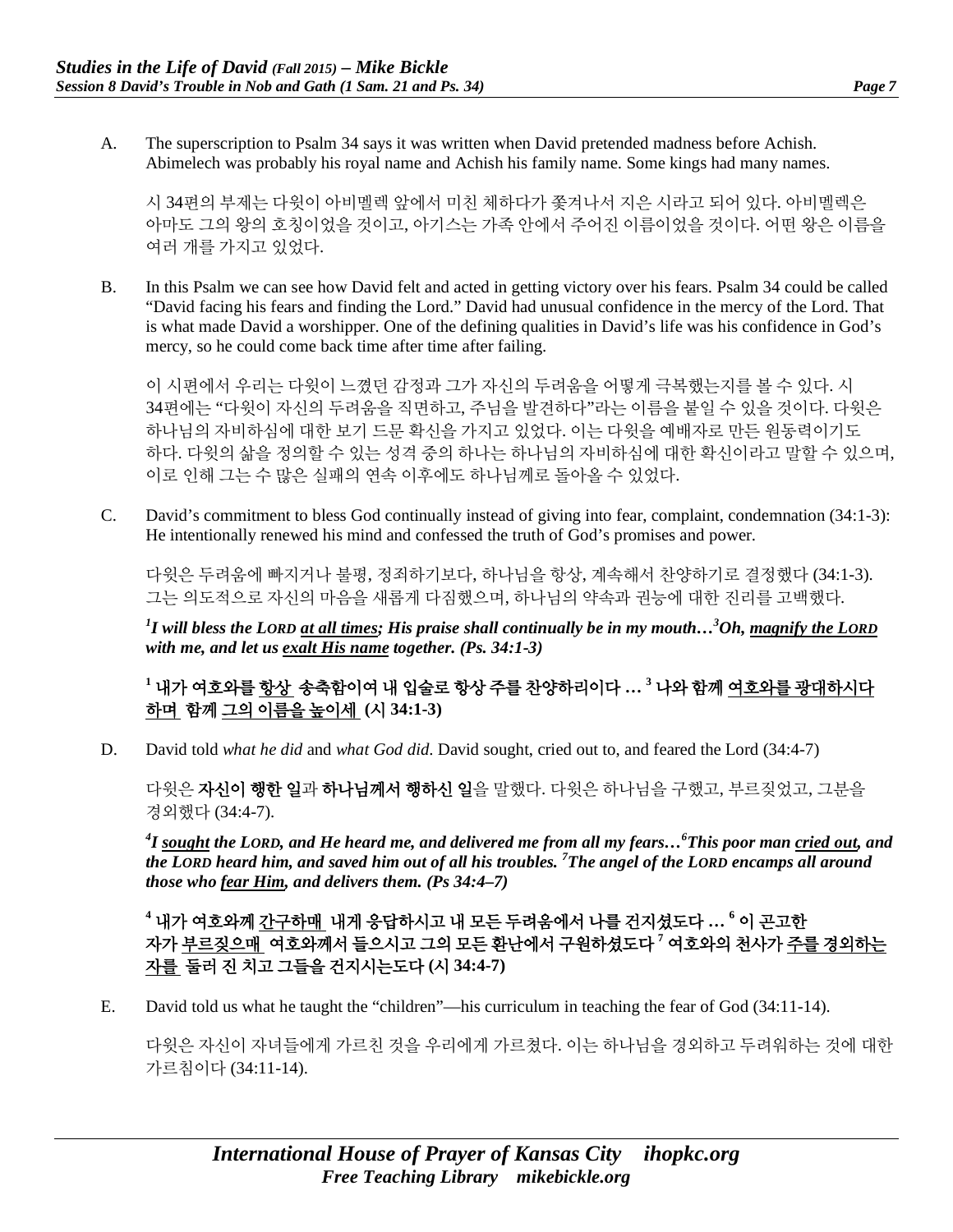*11Come, you children, listen to me; I will teach you the fear of the LORD …13Keep your tongue from evil, and your lips from speaking deceit. 14Depart from evil and do good… (Ps. 34:11-14)*

**<sup>11</sup>** 너희 자녀들아 와서 내 말을 들으라 내가 여호와를 경외하는 법을 너희에게 가르치리로다 **… <sup>13</sup>** 네 혀를 악에서 금하며 네 입술을 거짓말에서 금할지어다 **<sup>14</sup>** 악을 버리고 선을 행하며 화평을 찾아 따를지어다 **(**시 **34:11-14)**

F. David's key to getting free from fear and his life message (34:18): The mercy of God was one of David's life messages—that God enjoys His people, even when they are immature, if they will be honest about their sin and brokenness with a "yes to His leadership" in their spirit.

다윗이 두려움에서 자유케 된 열쇠, 그리고 그의 삶의 메시지 (34:18): 하나님의 자비하심에 대한 메시지는 다윗의 삶의 메시지였다. 하나님께서는 자신의 백성을 즐거워하시며, 그들이 미성숙할 때에도 자신의 죄와 깨어짐을 정직하게 고백하며 마음으로 "그분의 리더십에 대해 동의"할 때에 그들을 즐거워한다.

*18The LORD is near to those who have a broken heart, and saves such as have a contrite spirit. (Ps 34:17– 18)*

**<sup>17</sup>** 의인이 부르짖으매 여호와께서 들으시고 그들의 모든 환난에서 건지셨도다 **<sup>18</sup>** 여호와는 마음이 상한 자를 가까이 하시고 충심으로 통회하는 자 [한글 KJV: 참회하는 영이 있는 자 ]를 구원하시는도다 **(**시 **34:17-18)**

1. The Lord saves any who admit their sin to Him and cry out against it with confidence that He will be near to them and save them from the negative emotions that trouble their hearts.

주님은 주님 앞에서 자신의 죄를 인정하는 자를 건지시며, 그분이 우리를 가까이 하시며 우리의 마음을 괴롭게 하는 부정적인 감정에서 그들을 건지실 것이라는 확신을 가지고 부르짖는 이들을 건지신다.

2. Many believers feel they are condemned and are failures (v. 22). They accept lies about what God is like. God differentiates between rebellion and spiritual immaturity.

많은 성도들은 정죄감을 가지고 있으며, 실패한 자라고 생각한다 (22 절). 이들은 하나님의 성품에 대한 거짓말을 받아들인다. 하나님께서는 영적으로 미성숙한 사람과 하나님께 반역하는 자를 구분하신다.

3. David was one of the first to emphasize this truth that makes a distinction between the rebellious and the immature. This is one of the great doctrines in the grace of God.

다윗은 하나님께 배역하는 자와 미성숙한 자 사이를 구분하는 이 진리를 강조한 첫 번째 사람 중의 하나였다. 이는 하나님의 은혜에 대한 위대한 가르침 중의 하나이다.

G. After David committed adultery with Bathsheba and killed her husband (2 Sam. 11), he responded in a way that he knew God wanted—with a broken and contrite heart (Ps. 51:17).

다윗이 밧세바와 간음하고 그녀의 남편을 죽인 후에 (삼하 11 장), 그는 그가 알고 있는 하나님께서 원하시는 반응, 상하고 통회하는 심령을 드리며 나아갔다 (시 51:17).